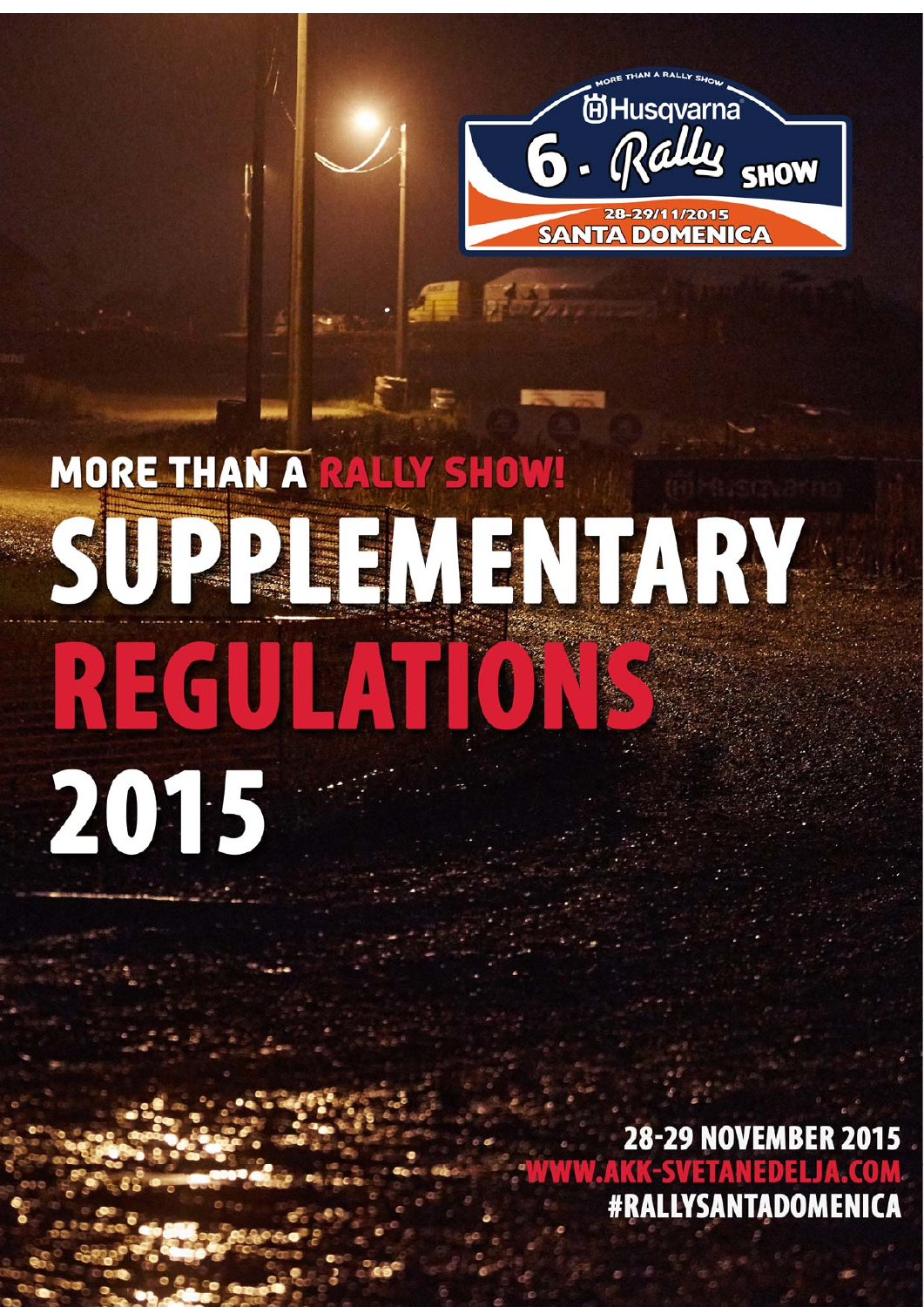

# **SUPPLEMENTARY REGULATIONS**

# **INTERNATIONAL RALLY SHOW COMPETITION**

# **6. Rally Show Santa Domenica 2015**

Sveta Nedelja-Savrščak, 28-29/11/2015

# Organizer **AUTOMOBILE GO-KART CLUB "SVETA NEDELJA"**

Technical co-organizer **AUTO CLUB "DELTA TIMING" - Zagreb** 

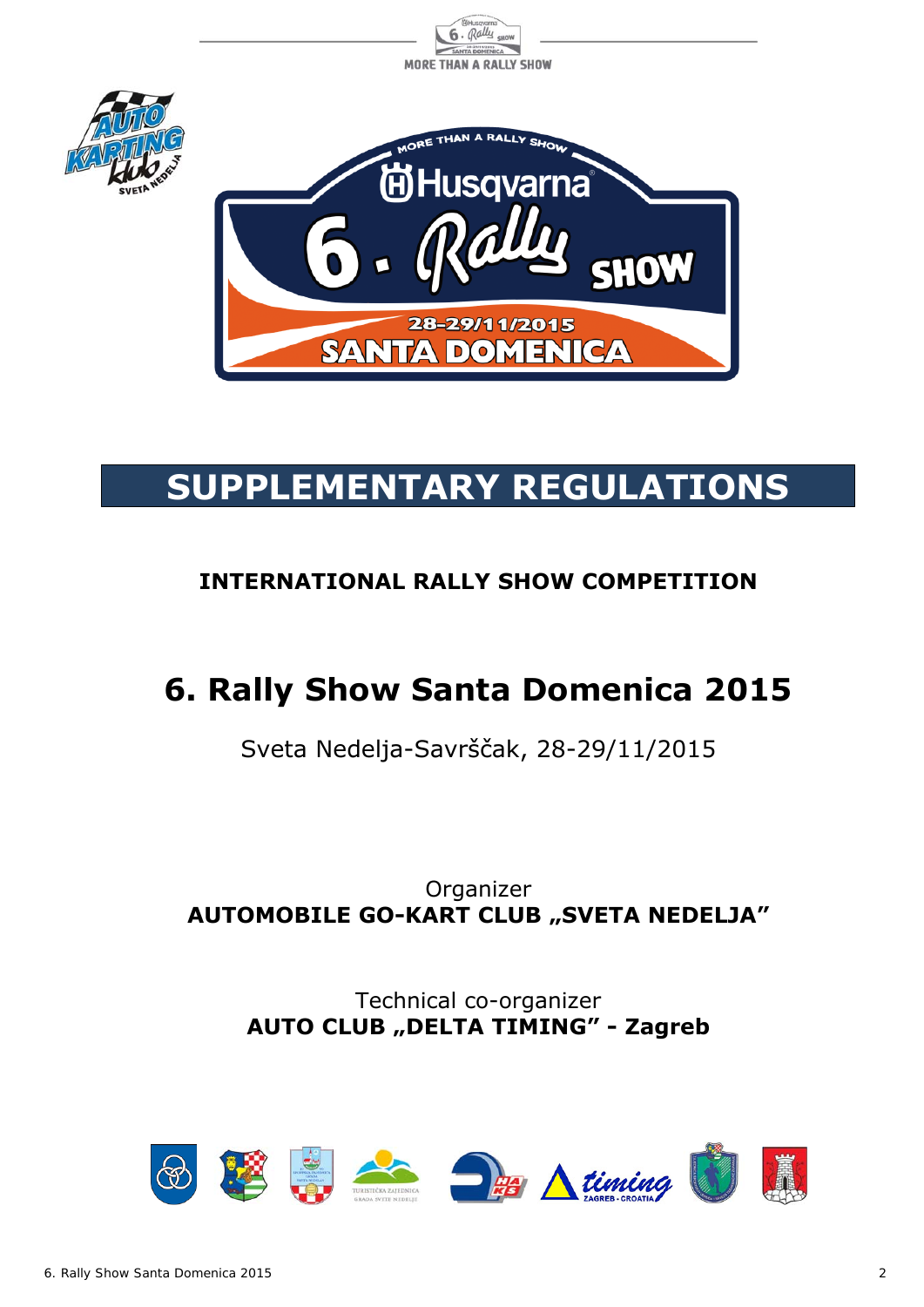

# **HISTORY of RALLY SHOW SANTA DOMENICA**

#### **PREVIOUS WINNERS 2010 – 2014**

**2010.** 

**JURAJ ŠEBALJ (HR) – TONI KLINC (HR)** MITSHUBISHI LANCER EVO IX

**2011.**

 **IVAN GORAN ČIBEJ (HR) – SAŠA BITTERMAN (HR)**  SUBARU IMPREZA STI

**2012.** 

 **IVAN GORAN ČIBEJ (HR) – SAŠA BITTERMAN (HR)** ŠKODA OCTAVIA WRC EVO III

**2013.** 

 **BEPPO HARRACH (AUT) – DOMINIK JAHN (AUT)** MITSUBISHI LANCER EVO IX R4

**2014.** 

 **BEPPO HARRACH (AUT) – DOMINIK JAHN (AUT)** FORD FIESTA R5







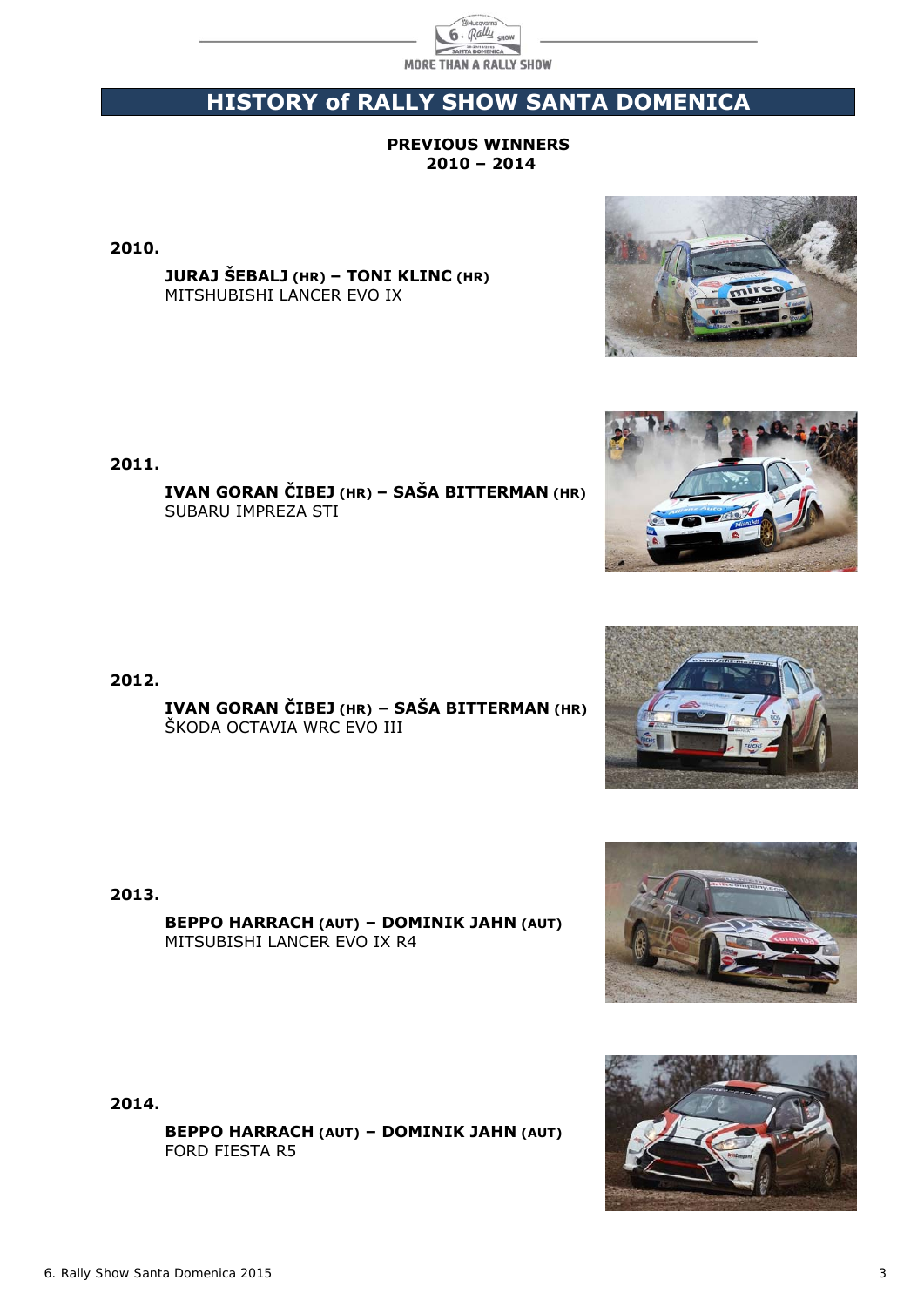

# **CONTENT**

| 01. | <b>INTRODUCTION AND ORGANIZATION</b>        | 5              |
|-----|---------------------------------------------|----------------|
| 02. | <b>PROGRAMME</b>                            | $\overline{7}$ |
| 03. | <b>ENTRIES AND INSURANCE</b>                | 8              |
|     | 04. VEHICLES AND SAFETY EQUIPMENT           | 9              |
| 05. | <b>TIRES AND FUEL</b>                       | 10             |
|     | 06. ADVERTISING AND IDENTIFICATION          | 10             |
| 07. | <b>RECONNAISSANCE</b>                       | 10             |
|     | 08. ADMINISTRATIVE CHECKS AND SCRUTINEERING | 11             |
|     | 09. OTHER PROCEDURES                        | 11             |
|     | 10. <b>IDENTIFICATION OF OFFICIALS</b>      | 13             |
|     | 11. PRIZES                                  | 13             |
|     | 12. FINAL PROVISIONS                        | 13             |
|     | <b>APPENDIX 1 - ITINERARY</b>               | 14             |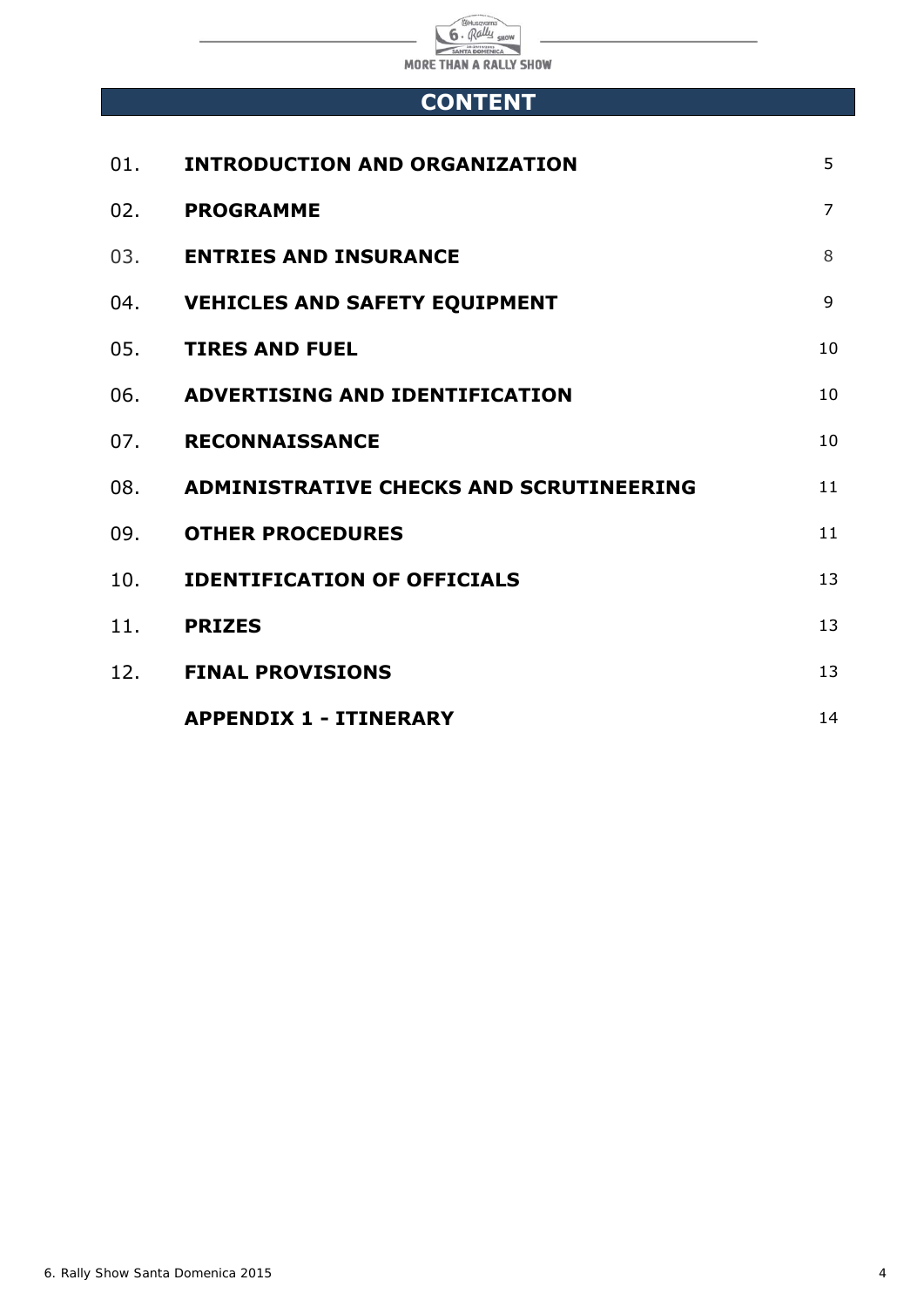

## **1. INTRODUCTION AND ORGANIZATION**

#### 1.1 **Introduction**

This competition will be held in compliance with Appendix A03 for Rally Show Manifestations issued by Croatian Auto and Kart Federation (HAKS) and this Supplementary Regulations. Modifications, amendments and/or changes to these Supplementary Regulations will be announced only by numbered and dated Bulletins (issued by the organizer or The Stewards of the meeting).

Official Rally language is Croatian, so in case of misinterpretation of the supplementary regulations in other languages, Croatian version will be taken as authoritative.

#### 1.2 **Special Stages**

Event runs on special stages and liaison sections both completely closed for public traffic.

Special stages will be held 96,77% on gravel and 3,23% on tarmac.

Number of special stages: **5** (almost identical stage driven in both directions) Total distance of special stages: **30,23** km

If the special stage cannot be started before 16:20 h, if there is significant damage of special stage surface or any other force majeure, Stewards of the Rally shall decide on further continuation of the competition. Should competition is to be discontinued, final results will be announced based on available results from last regular special stage driven.

Decision on continuation/discontinuation shall be announced within 10 minutes after Steward's Meeting at Official Notice Board and Official Rally Announcement.

#### 1.3 **Organizer's name, address and contact details**

|           | AUTOMOBILE GO-KART CLUB "SVETA NEDELJA" |                                               |               |
|-----------|-----------------------------------------|-----------------------------------------------|---------------|
| ADDRESS:  |                                         | Vinogradska 17A - 10431 SVETA NEDELJA-CROATIA |               |
| FAX:      | + 385 1 3370 770                        |                                               |               |
| E mail:   | akk.svnedelja@gmail.com                 |                                               |               |
| WEB:      | www.akk-svetanedelja.com                |                                               |               |
| Facebook: |                                         | www.facebook.com/RallyShowSantaDomenica       |               |
| MOB:      | +385 98 161 56 36 Daniel Vojvodić       |                                               | (speaks: ENG) |
| MOB:      |                                         | +385 99 415 70 43 Tajana Vojvodić - Pinky     | (speaks: ENG) |
| MOB:      | +36 30 4994 241 Andrea Borjus           |                                               | (speaks: HUN) |
| MOB:      | +385 98 246 543                         | Robert Vojvodić                               | (speaks: ENG) |
| MOB:      | +385 98 166 63 66 Boris Beraković       |                                               |               |
| MOB:      | +385 98 246 543                         | Nenad Lončarić                                |               |
|           |                                         |                                               |               |

#### 1.4 **Technical Co-organizer's name, address and contact details AUTO KLUB "DELTA TIMING"- Zagreb**

ADDRESS: Poljana Zvonimira Dražića 8 – 10000 ZAGREB-CROATIA TEL: +385 1 38 35 500 FAX: +385 1 38 35 500 MOB: +385 91 556 02 70 WEB: www.delta-timing.hr E mail: ured@delta-timing.hr Info - MOB:+385 91 365 3579 - Daut Damarija E mail: daut.damarija@delta-timing.hr

#### 1.5 **Organizational Committee**

Chairman: Daniel Vojvodić

 Members: Nenad Lončarić, Tajana Vojvodić, Boris Beraković, Luka Hrubi, Mislav Mikulec, Dražen Kappler-Stare, Lana Sutlović, Vedran Đukić, Zvonimir Oković, Vicenco Čikeš, Ozren Marčetić, Željko Sruk, Radivoje Banjeglav and Daut Damarija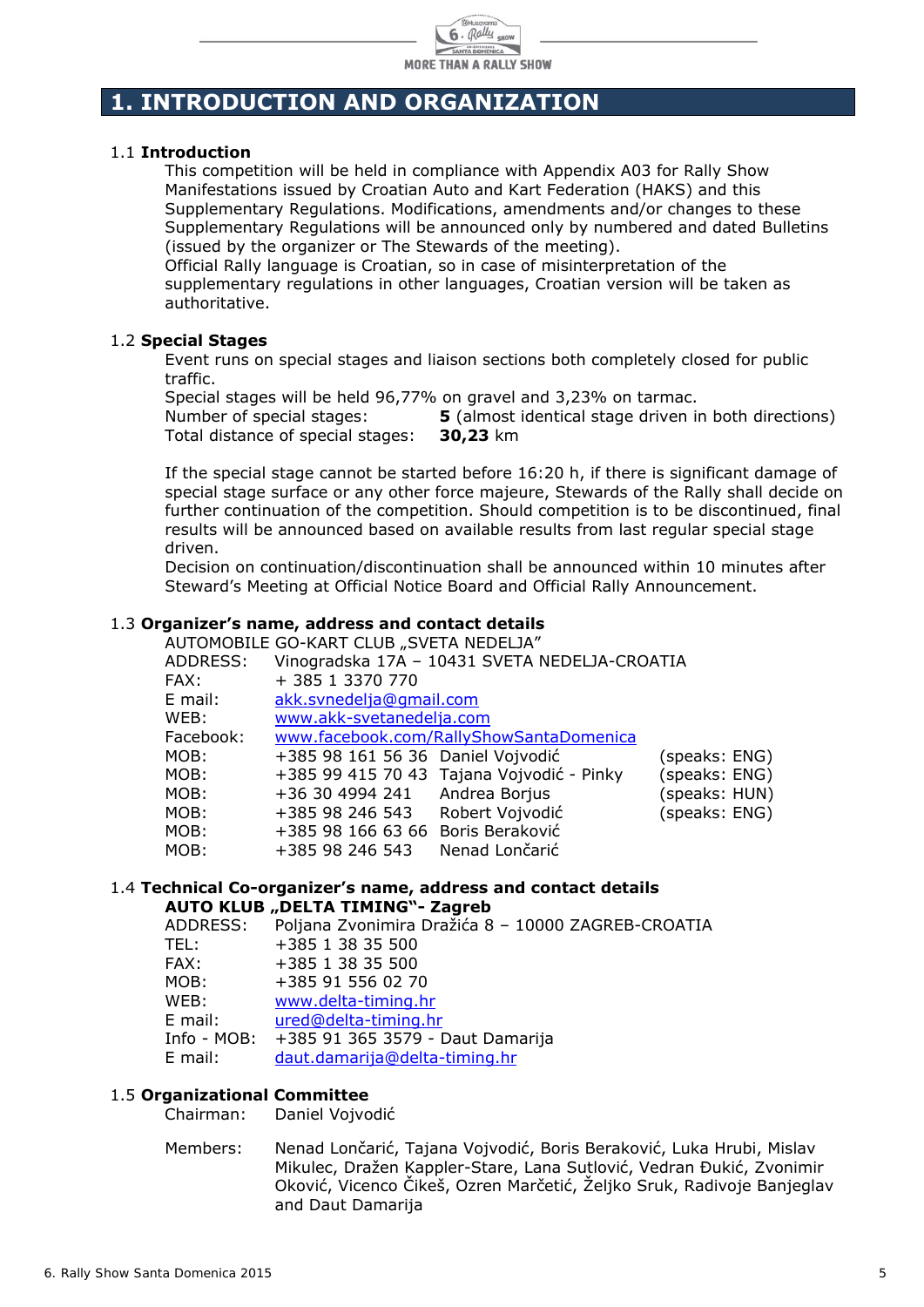| MORE THAN A RALLY SHOW                     | Mally                         |                |
|--------------------------------------------|-------------------------------|----------------|
| 1.6 Senior Officials                       |                               |                |
| <b>HAKS Observer:</b>                      | Dragan Serden                 | S 0021         |
| <b>Rally Stewards</b>                      |                               |                |
| Chairman:                                  | Branimir Hranilović           | S 0008         |
| Members:                                   | Goran Grabar                  | S 0018         |
|                                            | Antun Strelec                 | N 0051         |
| Clerk of the course:                       | Daut Damarija                 | S 0149         |
| Clerk's Assistant for logistics:           | Radivoje Banjeglav            | N 0112         |
| Rally Secretary and HQ Chief:              | Vicenco Čikeš                 | S 0154         |
| Chief Safety and Special Stages Officer:   | Zvonimir Oković               | N 0163         |
| Chief Safety and Special Stages Assistant: | Željko Sruk                   | N 1768         |
| Chief of Administrative Checks:            | Nataša Damarija               | N 0515         |
| Chief Scrutineer:                          | Marijan Horvatović            | S 0013         |
| Scrutineer Assistant:                      | Dario Vid                     | N 0311         |
| Competitors Relations Officer (CRO):       | Nevena Skočić                 | S 0100         |
| Primary physician:                         | Doc.dr.sc. Mario Cuk, MD      |                |
| <b>Chief of Radio Communications:</b>      | Mladen Glumac                 | K 2732         |
| Timekeeping and Data Processing:           | $\Delta$ <i>timing</i> ZAGREB | 03/15<br>04/15 |
| Chief of Timekeeping and Data Processing:  | Davor Malezija                | N 2399         |
| Chief of Press Center and PR:              | Ozren Marčetić                | K 3088         |

#### 1.7 **Rally HQ location and contact details**

| ny ny iocation ana contact actans |                                                |                                            |               |  |  |
|-----------------------------------|------------------------------------------------|--------------------------------------------|---------------|--|--|
| Up to 28.11.2015.:                |                                                |                                            |               |  |  |
|                                   | AUTO KARTING KLUB "SVETA NEDELJA"              |                                            |               |  |  |
|                                   | Vinogradska 17a, 10431 Sveta Nedelja, HRVATSKA |                                            |               |  |  |
| $E$ mail:                         | rallysantadomenica@qmail.com                   |                                            |               |  |  |
| WEB:                              | www.akk-svetanedelja.com                       |                                            |               |  |  |
| Facebook:                         |                                                | www.facebook.com/RallyShowSantaDomenica    |               |  |  |
| FAX:                              | + 385 1 3370 770                               |                                            |               |  |  |
| MOB:                              |                                                | + 385 99 415 70 43 Tajana Vojvodić - Pinky | (speaks: ENG) |  |  |
| MOB:                              | + 385 98 161 56 36 Daniel Vojvodić             |                                            | (speaks: ENG) |  |  |
| MOB:                              | + 36 30 4994 241 Andrea Borjus                 |                                            | (speaks: HUN) |  |  |
| MOB:                              | + 385 95 909 29 82 Robert Vojvodić             |                                            | (speaks: ENG) |  |  |
| MOB:                              | + 385 98 166 63 66 Boris Beraković             |                                            |               |  |  |
| MOB:                              | + 385 98 246 543 Nenad Lončarić                |                                            |               |  |  |
|                                   |                                                |                                            |               |  |  |

On 28.11.2015.: Mjesni Odbor Svete Nedelje (Local Municipality Hq) Sv. Nedelja, Stilinovićeva 7, GPS-coordinates: 45°47.824N 15°46.529E On 29.11.2015.: Savrščak, Savrščak gravel pits GPS-coordinates: 45°50.160N 15°44.745E

#### 1.8 **Service Park**

The Service Park will be organized on the gravel parking lot in Savrščak, gravel pits Savrščak, between start and finish point of special stage. GPS-coordinates: 45°50.191N 15°44.753E

#### 1.9 **Official Notice Board**

All decisions, notices, and results will be published on the Official Notice Board

#### LOCATION:

 On 28.11.2015.: Mjesni Odbor Svete Nedelje (Local Municipality Hq) Sv. Nedelja, Stilinovićeva 7, GPS-coordinates: 45°47.824N 15°46.529E On 29.11.2015.: Savrščak, Savrščak gravel pits GPS-coordinates: 45°50.160N 15°44.745E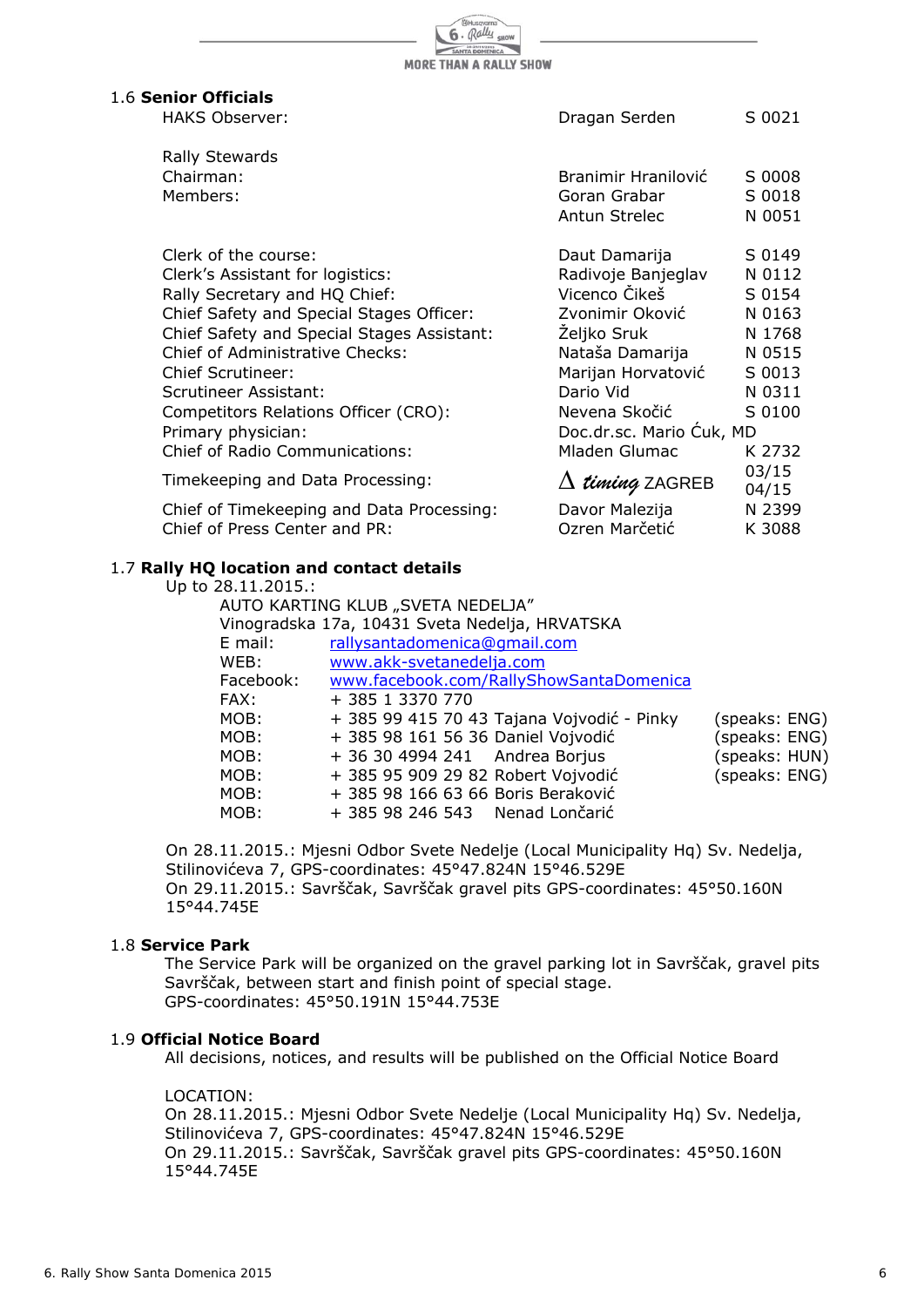

# **2. PROGRAMME**

| <b>DATE</b>                 | <b>TIME</b>                         | <b>ACTIVITY</b>                                                              | <b>LOCATION</b>                                                                                                     |  |
|-----------------------------|-------------------------------------|------------------------------------------------------------------------------|---------------------------------------------------------------------------------------------------------------------|--|
| <b>Friday</b>               | 12:00                               | <b>Service Park Opening</b>                                                  | Savrščak, Savrščak gravel<br>pits<br>GPS 45°50.191N 15°44.753E                                                      |  |
| 27.11.2015                  | 21:00                               | <b>Rally Party</b>                                                           | To be confirmed                                                                                                     |  |
|                             | 10:00-11:30                         | Reconnaissance of SS 1,2,3<br>Savrščak left                                  | Savrščak, Savrščak gravel                                                                                           |  |
|                             | 12:00-13:30                         | Reconnaissance of SS 4,5<br>Savrščak right                                   | pits                                                                                                                |  |
|                             | 11:00-13:00                         | <b>Administrative checks</b><br>(facultative)                                | Mjesni Odbor Svete Nedelje                                                                                          |  |
|                             | 13:30-16:00                         | <b>Administrative checks</b><br>(according to predefined<br>schedule)        | (Local Municipality Hq), Sv.<br>Nedelja, Stilinovićeva 7<br>GPS 45°47.824N 15°46.529E                               |  |
| <b>Saturday</b>             | 11:00-13:00                         | <b>Scrutineering</b><br>(facultative)                                        | Parking lot on Ante Starčević                                                                                       |  |
| 28.11.2015                  | 13:30-16:00                         | <b>Scrutineering</b><br>(according to predefined<br>schedule)                | Square, Sveta Nedelja<br>GPS 45°47.801N 15°46.541E                                                                  |  |
|                             | 17:00                               | <b>First Stewards' meeting</b>                                               | Mjesni Odbor Svete Nedelje<br>(Local Municipality Hq), Sv.<br>Nedelja, Stilinovićeva 7<br>GPS 45°47.824N 15°46.529E |  |
|                             | 17:30                               | <b>Publishing of Ceremonial</b><br><b>Start List and Rally Start</b><br>List | Ante Starčević Square<br>Sveta Nedelja,                                                                             |  |
|                             | 18:00                               | <b>Ceremonial start</b>                                                      | GPS 45°47.801N 15°46.541E                                                                                           |  |
|                             | 07:30                               | <b>Briefing with crews</b>                                                   | Rally HQ,<br>Savrščak gravel pits<br>GPS 45°50.160N 15°44.745E                                                      |  |
|                             | 08:05                               | Start SS-1 Savrščak LEFT 1                                                   |                                                                                                                     |  |
|                             | 09:50                               | Start SS-2 Savrščak LEFT 2                                                   | Savrščak, Savrščak gravel<br>pits                                                                                   |  |
|                             | 11:35                               | <b>Start SS-3</b> Savrščak LEFT 3                                            |                                                                                                                     |  |
| <b>Sunday</b><br>29.11.2015 | 13:40                               | <b>Start SS-4</b> Savrščak RIGHT 1                                           |                                                                                                                     |  |
|                             | 15:15                               | Start SS-5 Savrščak RIGHT 2                                                  |                                                                                                                     |  |
|                             | 10 min after<br>finish of<br>$SS-5$ | <b>Second Stewards' meeting</b>                                              | Rally HQ,<br>Savrščak gravel pits<br>GPS 45°50.160N 15°44.745E                                                      |  |
|                             | 17:00                               | <b>Prize Giving Ceremony</b>                                                 | Service Park, Savrščak gravel<br>pits<br>GPS 45°50.160N 15°44.745E                                                  |  |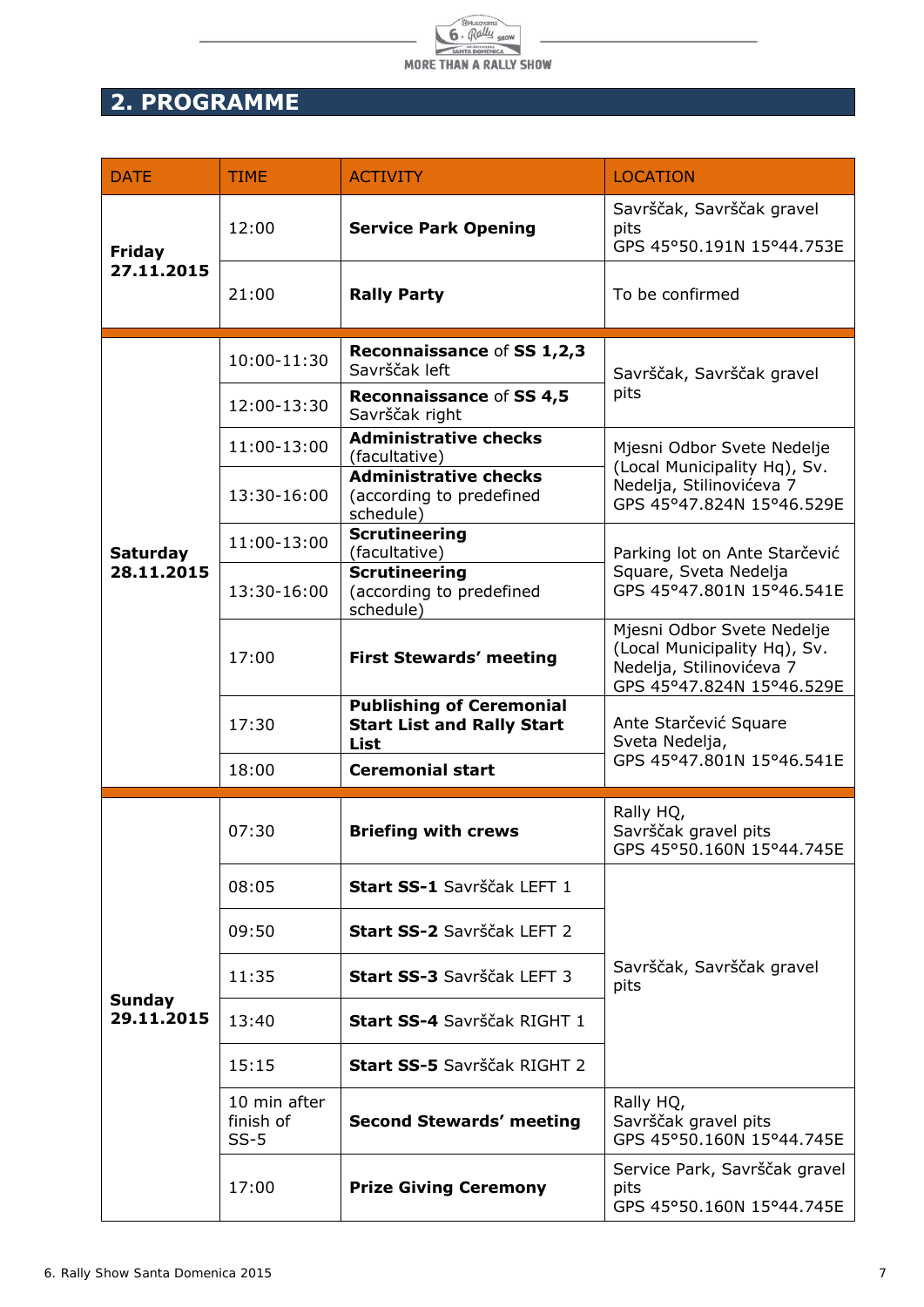

# **3. ENTRIES AND INSURANCE**

#### 3.1 **Entry procedure**

#### **The crews (driver and co-driver) who wish to participate will be allowed to compete without possession of their National Automobile Federation License.**  This option is not applicable for drivers under 18 or over 60 years.

Co-drivers aged 16 to 18 on start day of the competition and without possession of National Automobile Federation License (28th November 2015- Administrative check) can also compete at this rally but must provide public notary document notarized by parents or legal guardian at Administrative checks.

Anyone who wishes to take part in the "6. Rally Show SANTA DOMENICA 2015"must send duly completed entry form to the Organizer by post, e-mail or FAX.

If this application is sent by fax, or e-mail the original must reach Organizer's Office at latest on 29. November 2015. (Administrative checks).

#### Closing date for entries is **19. November 2015 - 24:00.**

Details regarding the Co-driver can be sent up to 28.November 2015. (Administrative checks).

There will be a possibility of double start (two different crews with the same rally car), with a separate entry form and separate fee for each crew.

#### 3.2 **Number of Competitors accepted**

The maximum number of entries is **100** + additional **20** for Priority crews who received Organizer's wild cards. If more than 120 entries are received, the Organizers reserve the right to extend this number or decide which entries among the Non-Priority crews will be not accepted or transferred to waiting list.

#### 3.3 **Entry fee - foreign crews**

Entry fee for foreign crews is **750,00 kn / 100,00 €** (**including life insurance policies)** and is payable in cash at the Administrative checks on 28. November 2015. as a voluntary contribution to the organization of the event.

#### 3.4 **Entry fee – Croatian crews**

Entry fee for Croatian crews, containing non obligatory advertisements provided by Organizers, is payable according to table below as a voluntary contribution to the organization of the event.

| Including life insurance policies  | Closing date for entries |                     |  |
|------------------------------------|--------------------------|---------------------|--|
| Up to 19.11.2015.                  | <b>750,00 Kn</b>         |                     |  |
| from 20.11.2015, to<br>28.11.2015. | 1.000,00 Kn              | 19.11.2014. - 24:00 |  |

Should crew refuse non-obligatory advertisement, double entry fee shall be applied. Evidence of payment should be sent together with Entry Form.

Details for entry fee are listed in table below:

| IBAN HR4023400091110424857                             | AKK SVETA NEDELJA                    |
|--------------------------------------------------------|--------------------------------------|
| "PRIVREDNA BANKA ZAGREB" D.D.<br>SWIFT: PBZGHR2X (BIC) | Vinogradska 17A, 10431 Sveta Nedelja |

#### 3.5 **Refunds**

Entry fees shall be refunded fully only to candidates whose entry has not been accepted or in the case of rally cancellation.

Partial, 50% refunds shall be provided to competitors unable to participate due to "force majeure" **only** if Organizer is notified on specific circumstance not later than 24.11.2015. 24:00.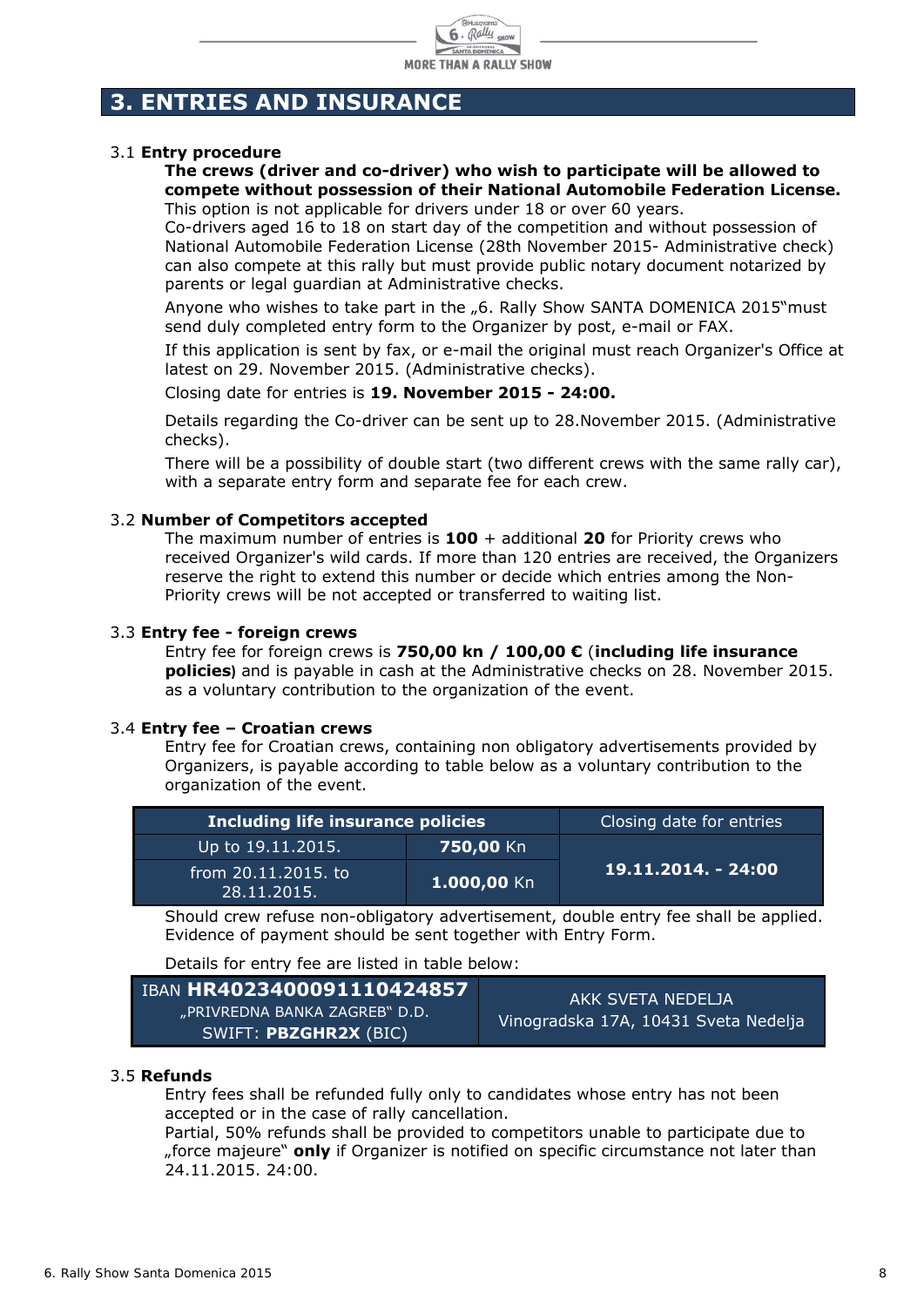

#### 3.6 **Insurance**

Entry fee **includes** insurance policy fee for both driver and co-driver, in case of permanent disability up to 100.000 kn (approx. 13.300  $\epsilon$ ) and in the case of death up to 50.000 kn (approx. 6.550 €).

An entrant, driver and co-driver, participate at their own risk and signs document "Declaration of indemnity" on Entry form.

An entrant participating in the rally waives the right for reimbursement from the Organizers for any accidents that could happen to themselves or their mechanic and guests in the area of competition.

Organizers don't accept any liability towards entrants for any kind of injuries or property damages that might occur.

# **4. VEHICLES AND SAFETY EQUIPMENT**

#### 4.1 **Vehicles**

 Vehicles (**don't need to be registered**, as competition runs entirely on roads closed for public traffic – similar as a hill climb races) must be in compliance with a racing safety regulations irrespectively of production date or FIA homologation validity and have to have following safety devices installed:

- safety roll-cage (according to FIA standards)
- handheld fire extinguisher with valid checkup date
- racing seats (can be with expired FIA homologation)
- racing harnesses (can be with expired FIA homologation)
- front bonnet pins
- marked towing eyes or straps
- battery disconnection main switch

#### 4.2 **Safety equipment**

 Competitor's safety equipment is subject of control at scrutineering and before start of special stages.

 The competitors (driver and co-driver) are required to wear safety clothing to a minimum FIA 1986 standard (fire resistant suits, fire resistant underwear-undershirt, balaclava, socks, long pants-, fire resistant boots, and fire resistant gloves) and helmets irrelevant to the production date and approval homologation validity, while **HANS** (head and neck support) device **isn't mandatory**, but recommended.

#### 4.3 **Vehicle Classes**

Vehicles will be deployed in one of the following four classes, three according to the engine capacity and one with rear-wheel drive irrespectively of engine capacity:

| <b>SPRINT</b>    | $< 1400$ Ccm    |
|------------------|-----------------|
| <b>PRO SPORT</b> | 1401 - 2000 Ccm |
| <b>NO LIMIT</b>  | 12001 > Ccm     |
| <b>RWD</b>       | <b>SVI</b>      |

Event will also feature four Trophies as follow:

| <b>DMACK JUNIOR TROPHY</b>     | junior drivers up to 21 years of age |
|--------------------------------|--------------------------------------|
| <b>CO-DRIVER LADIES TROPHY</b> | female co-drivers                    |
| AUTO KREŠO RWD TROPHY          | all crews competing in RWD cars      |
| <b>LADA TROPHY</b>             | all crews competing in LADA cars     |
| <b>VETERANS TROPHY</b>         | senior drivers age 50 or more        |

Possible appellations related to class deployments are accepted from Start List publication until start of the rally. After that they shall not be considered.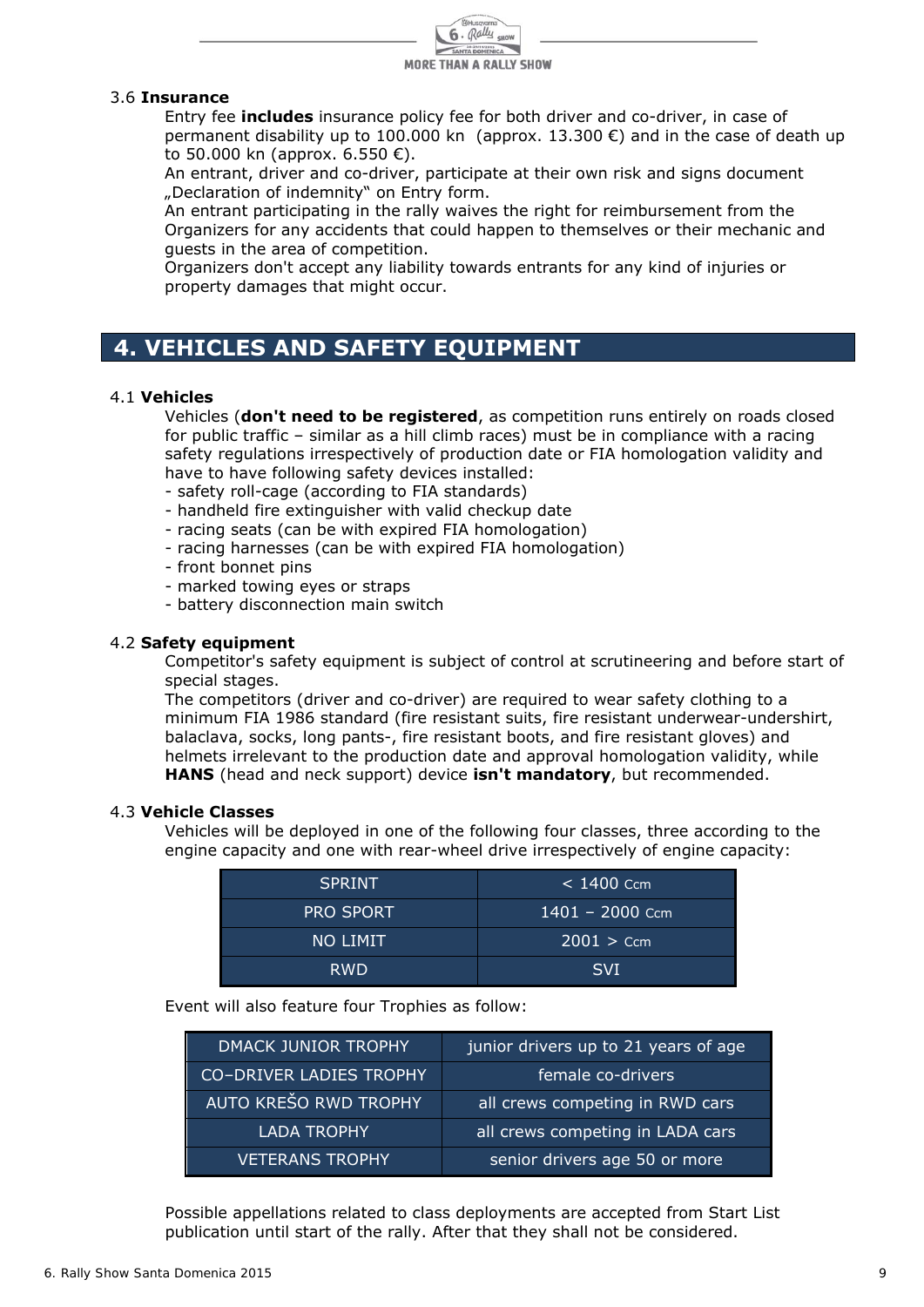

# **5. TIRES AND FUEL**

#### 5.1 **Tires and fuel**

Tires and fuel choice is **FREE**.

## **6. ADVERTISING AND IDENTIFICATION**

#### 6.1 **Advertising**

 All advertising must comply with the Croatian Laws and mustn't be offensive in any way.

The advertising of tobacco products and alcoholic beverages is forbidden in Croatia. Details regarding advertising shall be announced in Official Bulletin. Should crew refuse non-obligatory advertisement, double entry fee shall be applied as per Articles 3.3 and 3.4

 The Organizers reserve the exclusive right to place any kind of advertising in the Rally Headquarters and along the route of the Rally.

Any kind of advertising activities have to be agreed with the Organizers upfront.

#### 6.2 **Identification**

Competition numbers supplied by the Organizers must appear on the car during entire rally and must be clean and visible at every Special Stage start.

 A - Two front door panels measuring 67 cm wide by 17 cm high. Each of these panels shall comprise a number box which shall always be at the front of the panel. Numerals will be 14 cm high and with a stroke width of 2 cm. The remainder of this door panel is reserved for the organizer.

 B - Two Competition numbers for each rear side window which shall be 20 cm high with a stroke width of at least 25 mm.



# **7. RECONNAISSANCE**

**Reconnaissance** of **SS 1,2,3** Savrščak left will be allowed on **28.11.2015.**/**10:00- 11:30**.

LOCATION: Savrščak, Savrščak gravel pits

GPS-coordinates start: 45°50.214N 015°44.473E

**Reconnaissance** of **SS 4,5** Savrščak right will be allowed on **28.11.2015.**/**12:00- 13:30**.

LOCATION: Savrščak, Savrščak gravel pits GPS-coordinates start: 45°50.392N 015°44.450E

#### **WARINING:**

Any member of the crew taking part or intending to take part in the "6. Rally Show SANTA DOMENICA 2015", who is found present on the route of any special stage of the rally before Saturday, 28. November 2015, and/or outside the reconnaissance schedule, will be considered to be performing illegal reconnaissance.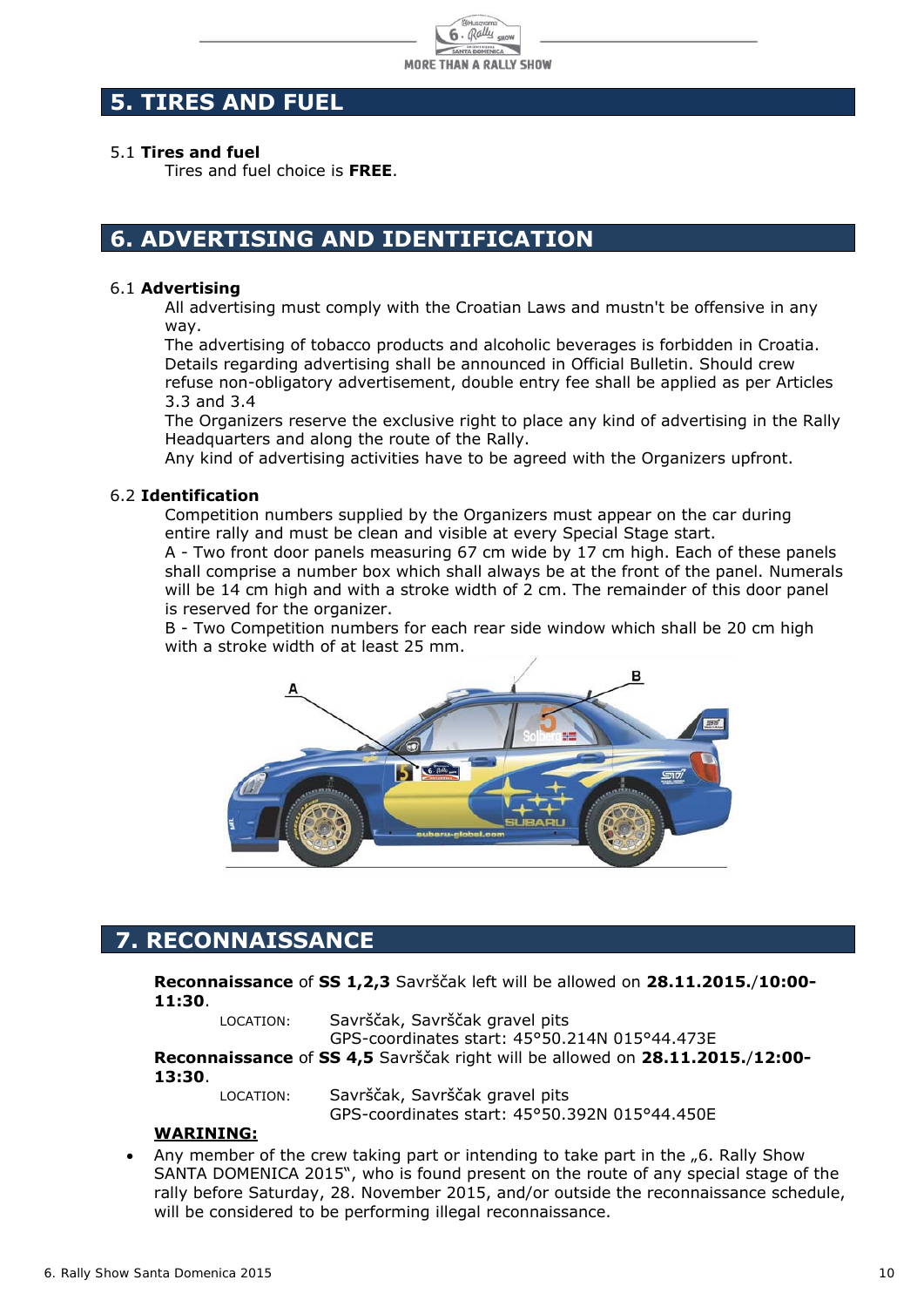

- It is not allowed to drive on a green areas along the embankment of the Sava and Gradna rivers
- Any kind of practice on the rally route is strictly forbidden.

 **Any entrant who violates warnings above shall be penalized with 200,00 € or 1.500,00 kn and crew he/she belongs shall receive 5 minutes time penalty before start of first Special Stage. Financial penalty must be covered before start of rally or crew will not be allowed to start.** 

## **8. ADMINISTRATIVE CHECKS AND SCRUTINEERING**

#### 8.1 **Required Documents**

- Original of entry form and Safety Equipment Form
- Evidence of entry fee payment
- Driver and Co-driver passports or ID's
- Car identification (if available)
- License issued by corresponding ASN (for licensed drivers)

 - valid driver's license for both crew members or public notary document if applicable as per Article 3.1

#### 8.2 **Administrative checks and scrutineering**

Administrative checks will be held on Saturday, 28. November 2015. / 13:30-16:00 in The local committee, Sveta Nedelja, Stilinovićeva 7.

GPS-coordinates: 45°47.824N 15°46.529E

Scrutineering will be held on Saturday, 28. November 2015. / 13:30-16:00 in Sveta Nedelja, Ante Starčević Square.

GPS-coordinates: 45°47.801N 15°46.541E

Facultative Administrative checks and Scrutineering will be held at their respective locations on Saturday, 28. November 2015. / 11:00-13:00

### **9. OTHER PROCEDURES**

#### 9.1 **Ceremonial start**

Obligatory ceremonial start will take place in Sveta Nedelja, Ante Starčević Square on Saturday, 28. November, 2015. at 18:00 hours.

GPS-coordinates: 45°47.801N 15°46.541E

Crews **are not requested** to wear racing overalls on ceremonial start. All crews will start according to Start list.

#### 9.2 **Proceedings**

 Start of the rally is from Service Park (TC-1 Service Out). Each crew will have its start time according to Start List (2 crews in each minute) where they will be provided with Time Card. After TC check, crews shall receive provisional start time which will be approx. 5 minutes later.

 On Special Stage start there will be no start time entry in Time Card. Time accomplished together with check-in time for next TC shall be added at STOP position after Special Stage finish, just before Service Park entry.

 Start outside of scheduled time without penalty will be possible only after Clerk's approval.

 Stoppage of Special Stage will be signalized by using YELLOW FLAGS during course. Once yellow flag is spotted driver must **significantly reduce speed** and follow Marshall's or other Official's instructions.

 Should Special Stage be temporary interrupted, stopped crews are not going to repeat the Stage but will be given estimated time according to Stewards decision instead. Crews who don't finish certain Special Stage due to technical issue or accident will be able to continue further competition by receiving time penalty of  $+1$  minute added on worst class time for each unfinished or not started Special Stage.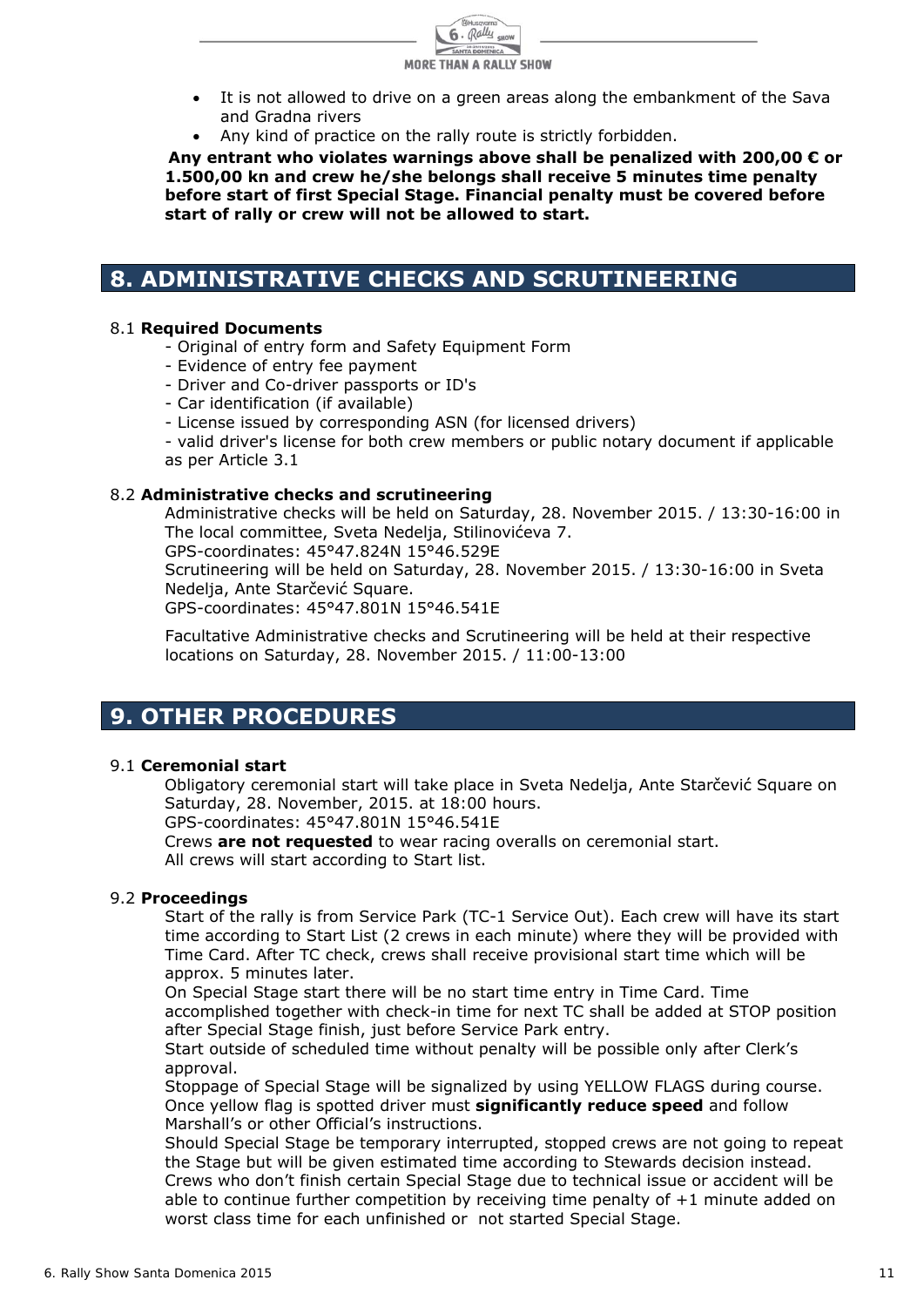

 Crews are obliged to inform Clerk of the Course on intention to restart and they will be provided with new time at which they need to check in on Time Control before next Special Stage start.

**During competition, broken or damaged vehicles can be towed from the course by using Organizer's tow vehicles only, according to Clerk's decision. If crew wishes to tow their vehicle on their own, it can be done only after rally finish.** 

#### 9.3 **Procedure on Special Stage Start**  Starting interval is **30 seconds.**

Start Light Sequence:



Electronic start procedure shall be clearly visible to crews from starting line and will be displayed in form of clock showing day time and sequential light system as seen on the picture. After Marshall adjust vehicle on starting line, crew will be indicated to the clock with day time displayed in hours, minutes and seconds together with sequential light system. Starting line is equipped with photoelectric cell (positioned 40 cm after the line) connected with time keeping device, printer, and start system used for jump start registration.

#### **MANUAL STARTING PROCEDURE**

Should manual starting procedure be used, after adjusting vehicle on starting line Marshall will count down: 15"- 10" and last 5 seconds individually before signaling crew to start.

#### 9.4 **Time penalties:**

- Ceremonial start nonappearance: + 3 minutes
- Each minute late in  $TC: + 10$  seconds
- Each minute early in  $TC: + 10$  seconds
- First jump start on Special Stages:  $+10$  seconds
- Second jump start on Special Stages: + 1 minute
- Third jump start on Special Stages: + 3 minutes
- Missing to have Special Stage time entry after finish of SS by crews fault: +5 minutes
- Start refusal in officially given time: + 10 minutes
- For each second spent on special stage: 1 second

#### 9.5 **Service Park**

Service park will be located on gravel lot in Savrščak, gravel pits Savrščak. GPS-coordinates: 45°50.191N 15°44.753E

#### 9.6 **Classification**

Classification will be determined by the aggregate of the times achieved in each of 5 Special stages or less according to Article 1.2.

Crews **must start** the last SS of competition to be listed in final results of the rally. The evaluation of most attractive jump and drives will determine the winning crew in this segment of competition.

#### 9.7. **Official time during competition**

Official time during competition will be available on telephone number **+385 18095.**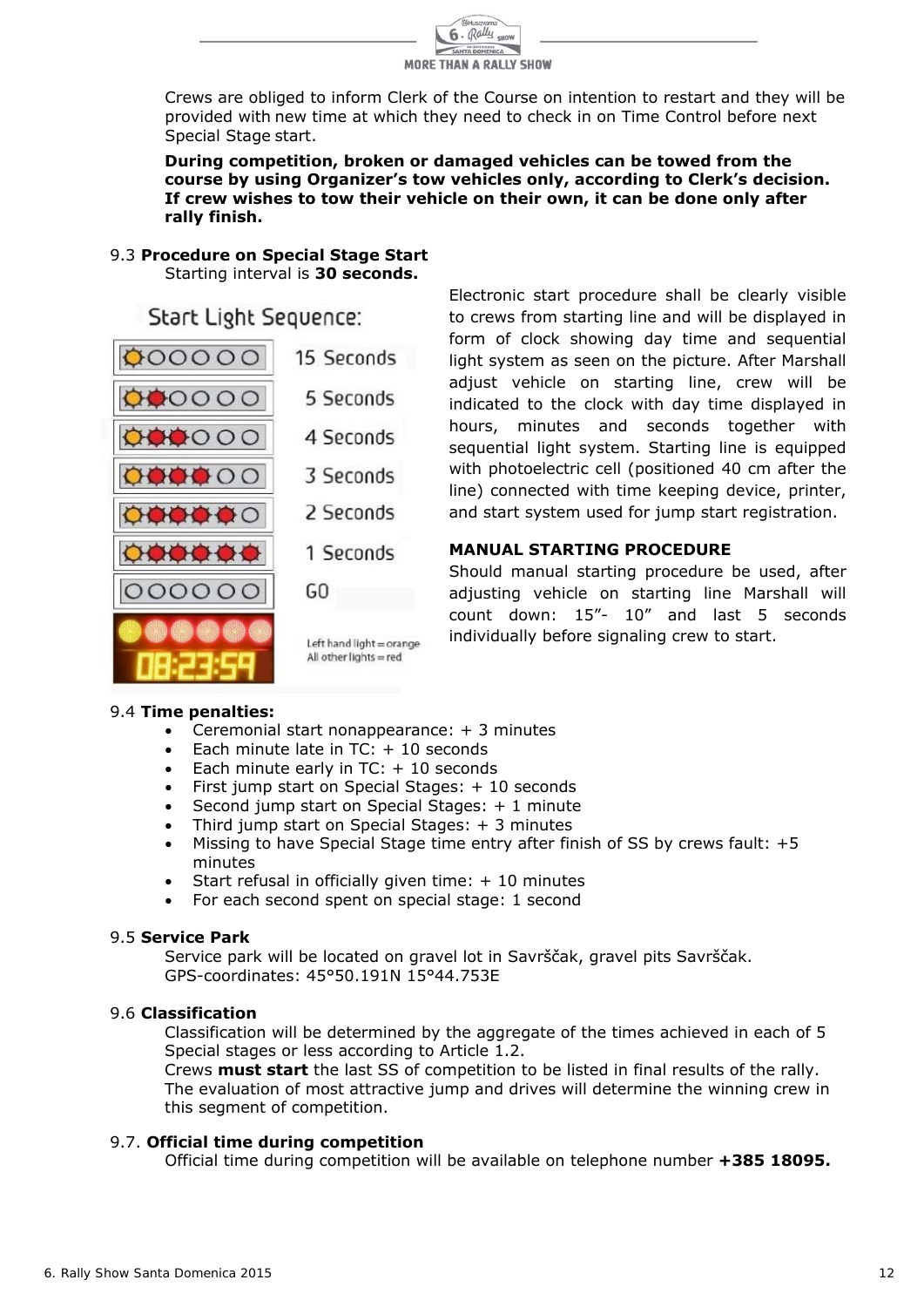

# **10. IDENTIFICATIONS OF OFFICIALS**

Safety Officer, Chief Safety and Special Stages Officer: Orange tabard Marshalls and security staff: Green tabard Competitors Relations Officer: Tabard with CRO letters printed

## **11. PRIZES**

Prizes will be awarded for:

- Winning crews in OVERALL STANDINGS, DMACK JUNIOR TROPHY, LADA TROPHY, SPRINT and PRO SPORT classes will be awarded with DMACK awards.
- Best three co-driver ladies in CO–DRIVER LADIES TROPHY will be awarded with gift packages.
- All other best crews in overall standings, each class and trophies will be awarded with AUTO KREŠO gift packages.

Prizes- cups will be awarded for:

- OVERALL classification: Crews for conquering 1st-3th place
- SPRINT class classification: Crews for conquering 1st-3th place
- PRO SPORT class classification: Crews for conquering 1st-3th place
- 
- general classification<br>Grews in RWD cars for a Crews in RWD cars for a Line of the Music set
- 
- 
- 

CO-DRIVER LADIES Trophy: For the three best placed lady co-drivers in the

Crews in RWD cars for conquering 1st-3th place LADA Trophy: Crews in LADA cars for conquering 1st-3th place JUNIOR Trophy: For the three best placed junior drivers (up to 21 years of age) in the general classification • VETERANS TROPHY For the three best placed senior drivers (ages 50 and up) in the general classification

- Crew evaluated for most attractive jump a discretionary decision by organizers
- Crew evaluated for most attractive drives a discretionary decision by organizers

Prize giving ceremony will be held on Sunday, 29. November 2015. in Service park, Savrščak, gravel pits Savrščak, GPS-coordinates: 45°50.160N 15°44.745E

# **12. FINAL PROVISIONS**

Clerk of the Course and The Stewards of the Meeting are responsible for the provisions of this Supplementary Regulations.

Stewards of the Meeting are responsible and competent for deciding on any relevant contentious situations.

On decisions adopted by The Stewards of the meeting an objection, complaint and/or appeal cannot be submitted.

beu c

Vicenco Čikeš - S 0154 Daut Damarija - S 0149

**RALLY SECRETARY CLERK OF THE COURSE**